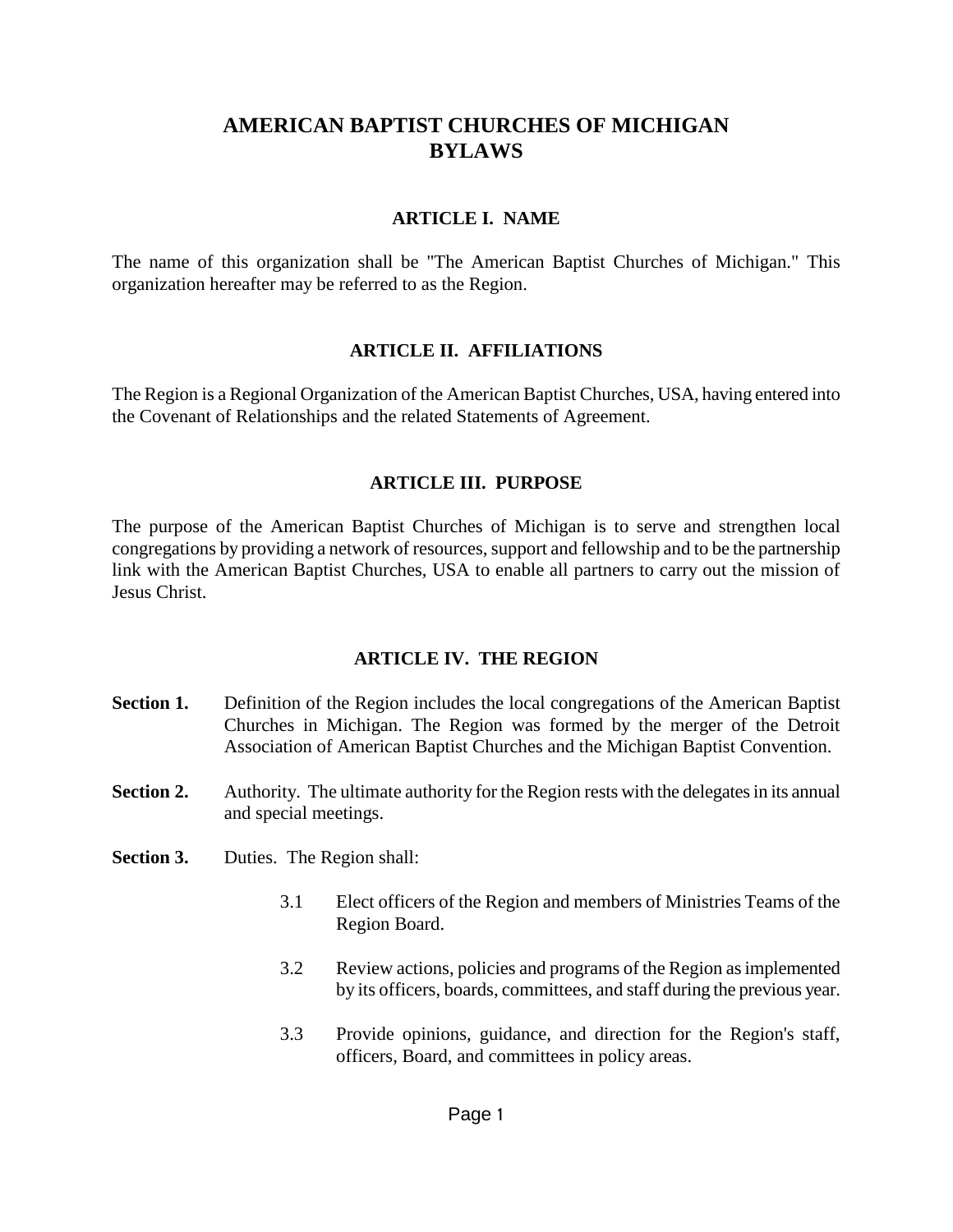- 3.4 Provide inspiration and guidance for the Region's local congregations and the grouping of churches which for the purposes of these bylaws will be called Areas.
- 3.5 Amend the Bylaws of the Region.
- 3.6 Authorize any national or regional fund-raising campaigns within the Region.
- 3.7 Control and hold trust in all properties, real and otherwise, of the Region.
- 3.8 Adopt the Region's annual budget.
- **Section 4.** Annual and Special Meetings. The Region shall meet annually at a time specified by the Region Board. It shall hold such special meetings upon authorization of the Region Board or upon official written petition of forty (40) or more local congregations.

## **ARTICLE V. MEMBERSHIP**

- **Section 1.** The Initial Membership. The initial membership of the Region consisted of the local congregations of the Detroit Association of American Baptist Churches and the Michigan Baptist Convention as of the effective date of the constitution of this Region (January 1, 1972).
- **Section 2.** Membership.
	- 2.1 The Application for Membership of any local congregation seeking affiliation with the American Baptist Churches of Michigan shall be received by the Area Board. Upon the receipt of the application, the Area Board shall assign a church of the Area to serve as sponsor of the congregation seeking affiliation for at least one year. The sponsor shall provide orientation for the congregation seeking affiliation and shall develop a relationship with that congregation through shared services and ministries. Simultaneously with the process of admission to American Baptist Churches of Michigan, the pastor of the congregation shall meet with the Standards Committee to begin the process of having his or her ordination recognized by the American Baptist Churches of Michigan or to meet the standards for ordination of American Baptist Churches of Michigan.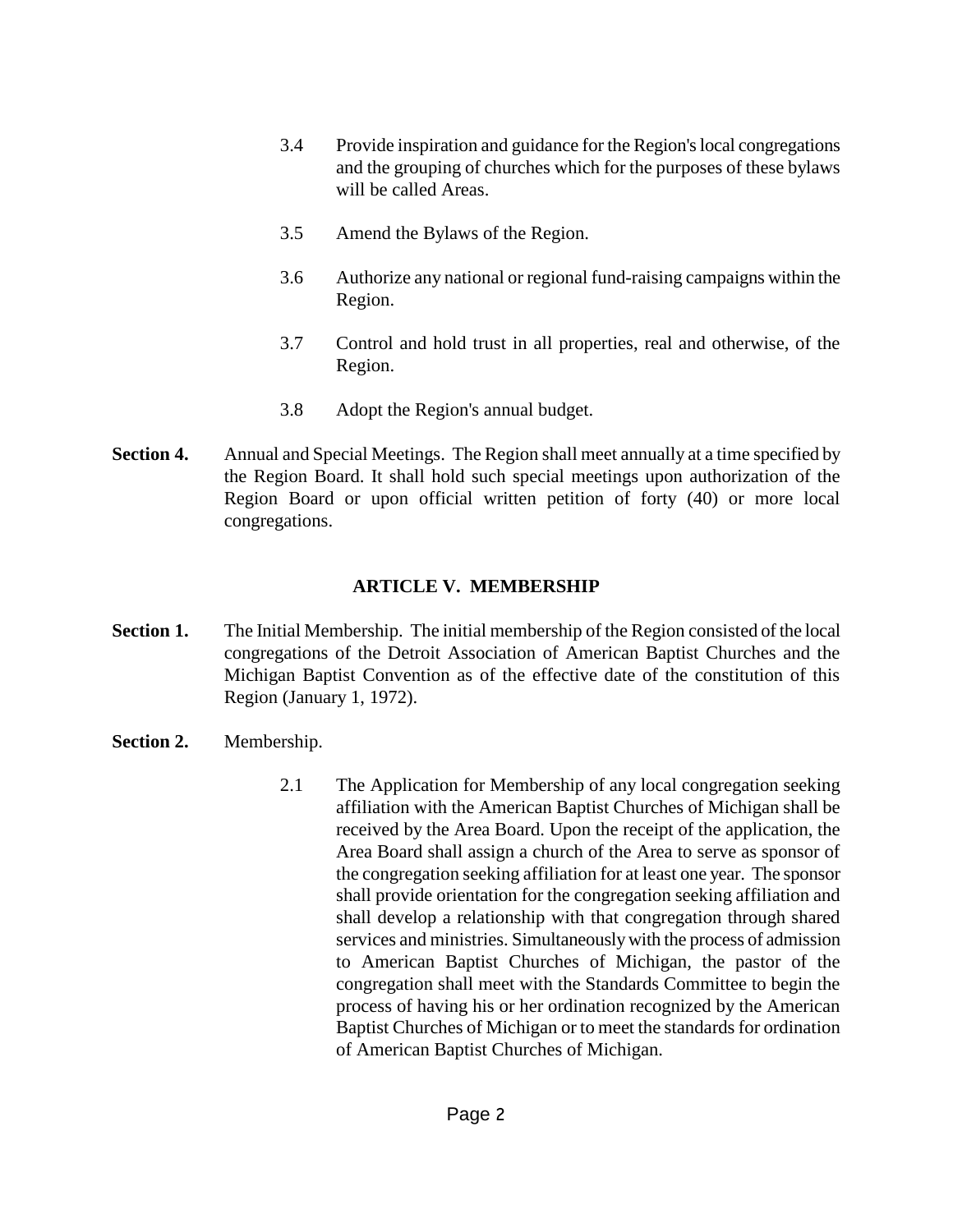During the year the sponsor shall submit regular reports to the Area Committee on the progress of the congregation seeking affiliation in following the Guidelines for the Admission of Churches to the American Baptist Churches of Michigan and meeting the Criteria for Cooperating Churches (Standing Rule 5.2.1 of the American Baptist Churches, (USA).

At the close of the year, if there is evidence of the congregation's support of the Region's purpose and program, the sponsor shall recommend to the Area Board, the acceptance of the congregation into membership of the Region. The Area Board shall review the application of the congregation seeking affiliation and the recommendation of the sponsoring church. The Area Board, then, shall recommend to the Region Board the admission of the congregation seeking affiliation with the Region.

In consultation with the Area and the local congregation, the Region Board may dismiss a local congregation upon its or the Area's request.

- 2.2 Upon action by the Region Board, recognition shall be granted to auxiliary and related organizations which meet the standards of membership established by the Region Board (Articles IX and X). In consultation with the group involved, the Board may withdraw recognition of an auxiliary or related organization upon its or the Board's request.
- Section 3. Responsibilities of the Local Congregations. The local congregations shall contribute to the American Baptist Mission Budget of the American Baptist Churches, USA and/or organizations and institutions recognized by the Region during the preceding fiscal year. The local congregations shall also participate regularly in the support of the purpose of the Region outlined in Article III of these Bylaws. Local congregations aligned with more than one denomination shall seek to share proportionately their benevolence funds with these denominations.
- **Section 4.** Number of Delegates to the Annual and Special Meetings of the Region. All delegates shall be members of a local congregation fulfilling requirements of Article V, Section 3.
	- 4.1 All pastors and full-time professional staff members of local congregations shall be delegates.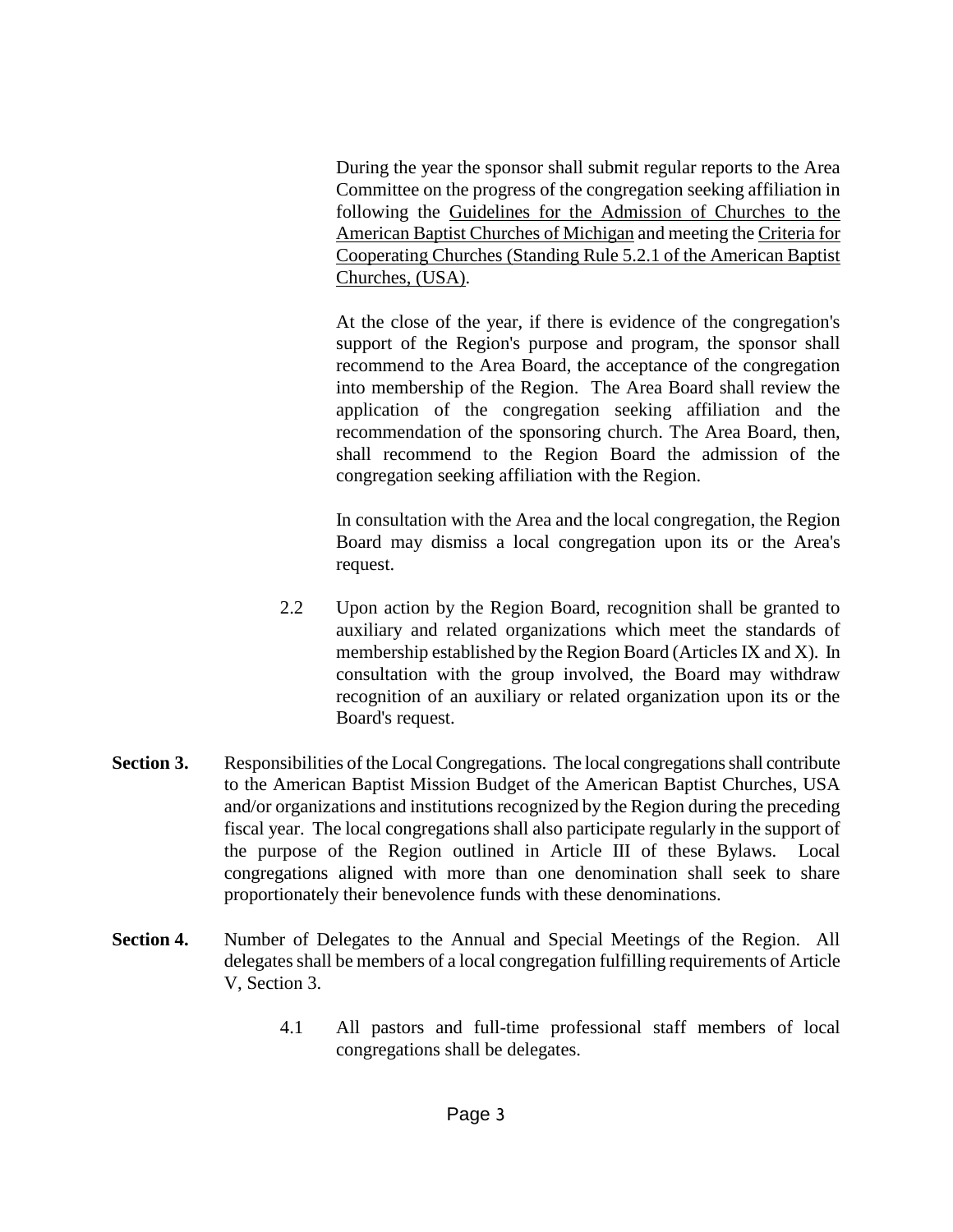- 4.2 In addition to pastors and staff, each local congregation shall be entitled to two lay delegates. Each shall have one additional lay delegate for each 100 members or major fraction thereof.
- 4.3 All persons from within the Region serving on the General Board of the American Baptist Churches, USA, and the boards of its affiliated organizations, shall be delegates-at-large.
- 4.4 Officers of the Region shall be delegates-at-large.
- 4.5 All professional staff of the Region shall be delegates-at-large.

#### **ARTICLE VI. OFFICERS**

- Section 1. Officers of the Region. The officers of the Region shall be a President, Vice President, a Secretary, a Treasurer, and the immediate Past President.
- **Section 2.** Terms of Office. Terms of office shall be for one year and shall commence at the adjournment of the Annual Meeting of the Region at which the officers were elected.
	- 2.1 The President shall be elected annually.
	- 2.2 The Vice President shall be elected annually, and shall succeed to the office of president in the following year.
	- 2.3 The Secretary shall be elected annually, but shall not serve more than four consecutive full terms in the same office.
	- 2.4 The Treasurer shall be appointed by the Region Board under terms and conditions set by the Board.
	- 2.5 All officers shall be installed at the Annual Meeting.
- **Section 3.** Duties. Such duties as may be required of the officers are contained in the Region's Rules of Procedure.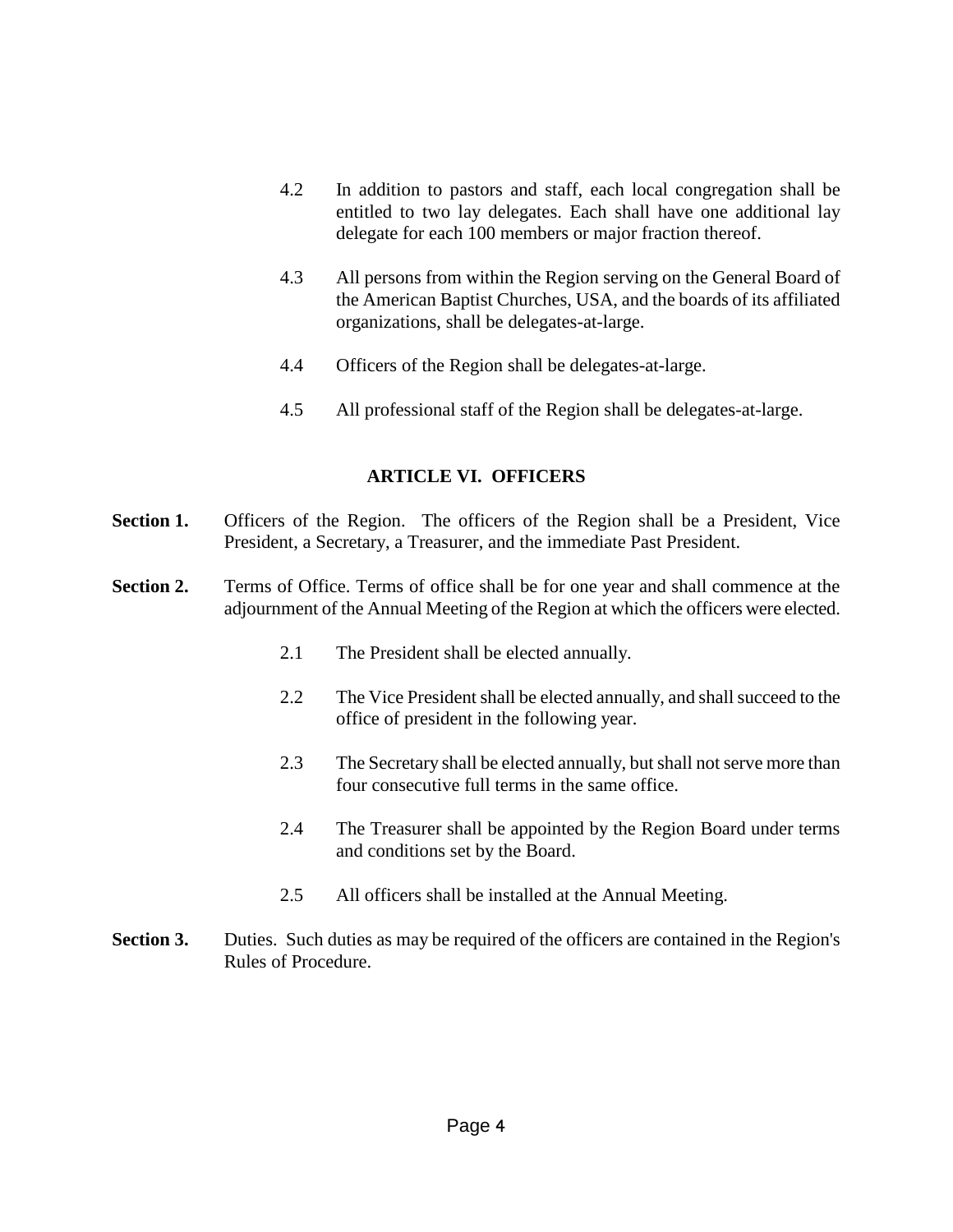#### **ARTICLE VII. THE REGION BOARD**

- **Section 1.** For corporate legal purposes and to comply with applicable law, the Region Board (as referred to in this document) does in fact constitute a Board of Trustees and is vested with the requisite authority and responsibility to carry out its functions as required by law. The Region Board shall consist of:
	- 1.1 The officers of the Region.
	- 1.2 Chairs and Members elected to each Ministries Team of the Region Board.
	- 1.3 The Chair or a representative of each Area.
	- 1.4 The President or a representative of the Region's auxiliary organizations.
	- 1.5 All members in the Region serving on the General Board of the American Baptist Churches, USA.
	- 1.6 The Chair of the Endowment Fund Trustees.
	- 1.7 The Region Executive Minister.
- **Section 2.** Duties. The Region Board:
	- 2.1 Shall carry out the Region's purpose in Article III.
	- 2.2 Shall transact all the business of the Region not otherwise provided for between its stated sessions, and such business as may be referred to the Board by the Region when in session.
	- 2.3 Shall employ and dismiss the Region Executive Minister in accordance with personnel policies adopted by this Board.
	- 2.4 Shall employ and dismiss professional staff members on recommendation of the Region Executive Minister in accordance with personnel policies adopted by this Board.
	- 2.5 Shall set the Region's priorities and develop programs to fulfill its mission statement.
	- 2.6 Shall develop Regional policies.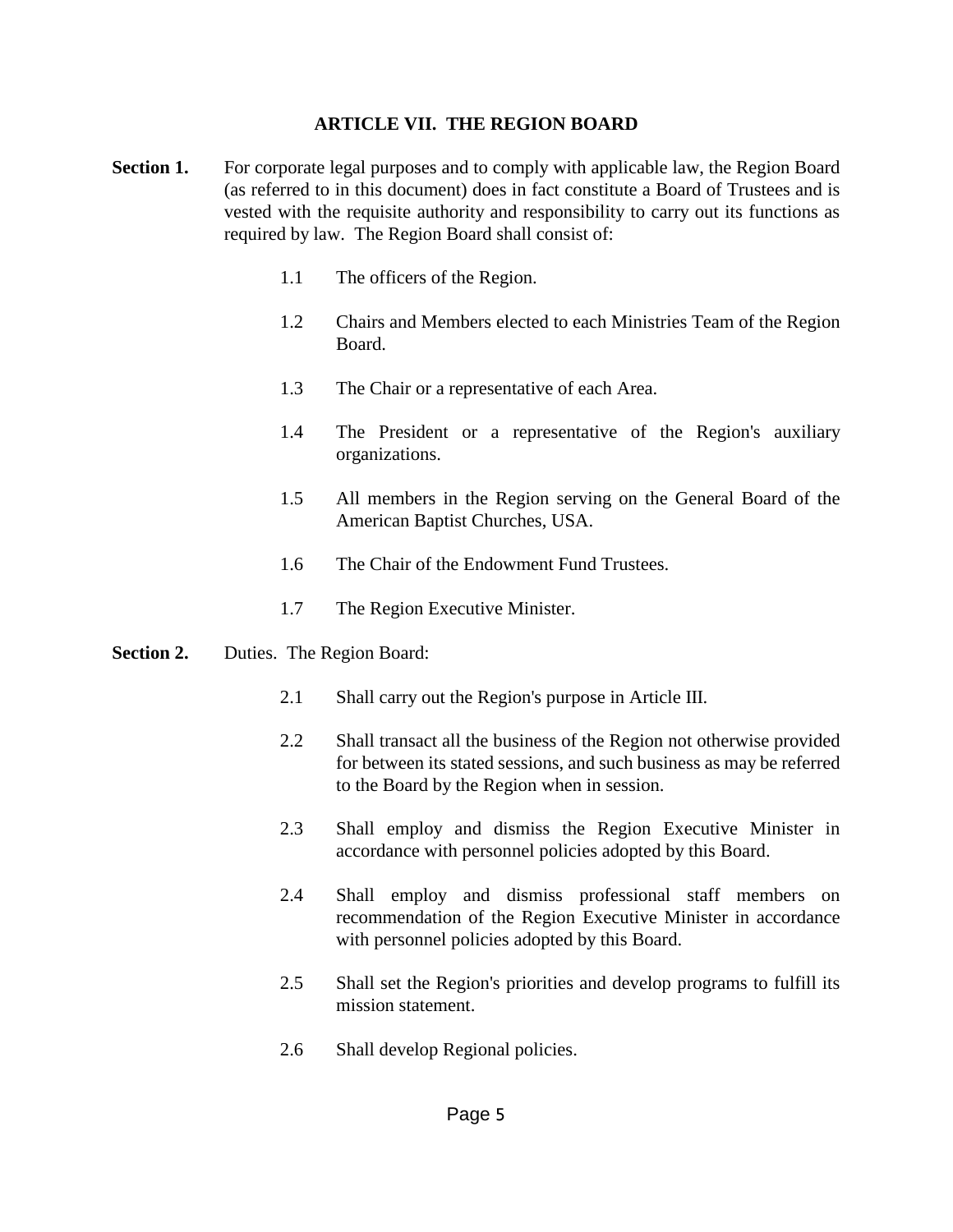- 2.7 Shall establish the Region's Cooperative Christianity relationships.
- 2.8 Shall, between Annual Meetings, fill any vacancies for which the Region is responsible, in consultation with the Region Nominating and Recruiting Committee. A Board member missing two consecutive meetings without justifiable excuse shall have his/her position declared vacant by the Board. Rules regarding attendance of members at meetings of the Board and Committees shall be established in the Rules of Procedure. The position of a Board member shall automatically be declared vacant when he/she ceases to be a member of a local participating congregation.
- 2.9 Shall determine the standards of membership for auxiliary and related organizations desiring membership with the Region.
- 2.10 Shall, in consultation with the appropriate Ministries Team purchase, acquire, receive in trust or otherwise, and sell and dispose of, at public or private sale, mortgage or lease any and all real estate of this corporation now or hereafter held at such time or times, upon such terms and conditions as it may determine, and may authorize the treasurer or any other officer or officers to execute, acknowledge, and deliver on behalf of this corporation deeds or other instruments relating to said real estate.
- 2.11 Shall have charge of the personal property and investable funds of the corporation; shall, in consultation with the Administrative Ministries Team and the Trustees of the Endowment Fund invest, sell and reinvest from time to time as occasion may require or when in the judgment of the Board it may be in the interest of the corporation to change any of its investments.
- 2.12 Shall receive a proposed budget from the Administrative Ministries Team and recommend a budget to Region delegates.
- 2.13 Shall ratify salaries of Region's professional staff.
- 2.14 Shall establish a process, in the Rules of Procedure, for the removal of Officers, Ministries Team Chairs and Board members, if required for the best interests of the Region.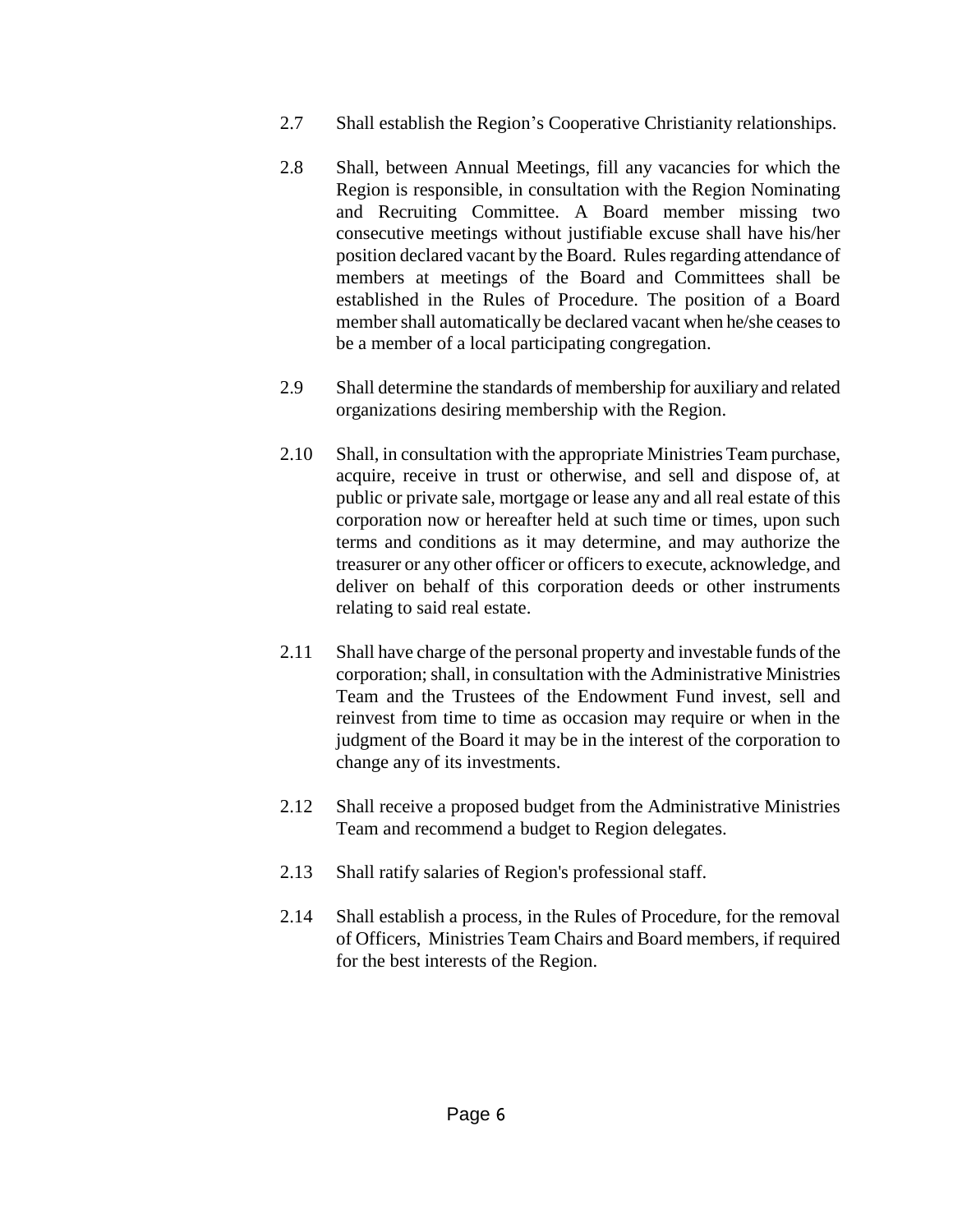- **Section 3.** Executive Committee Membership. The Executive Committee of the Region Board shall consist of the following members:
	- 3.1 The officers of the Region.
	- 3.2 The Chairs of each of the Region Ministries Teams.
	- 3.3 The Region Executive Minister.
- **Section 4.** Duties. The Executive Committee:
	- 4.1 Shall function for the Region Board between regular sessions of the Board, except in employing and dismissing the Region Executive Minister and functions of the Board relating to property as stated in Article VII, Section 2.3, 2.10, and 2.11 of the Bylaws.
	- 4.2 Shall be responsible, with the Region Executive Minister, for the implementation and coordination of the priorities and program adopted by the Region Board.
	- 4.3 Shall, in consultation with the Administrative Ministries Team, annually recommend the salaries of the Region's professional staff subject to ratification by the Region Board.
	- 4.4 Shall biennially evaluate the work of the Region Executive Minister.

### **Section 5.** Meetings.

- 5.1 The Region Board shall meet at least two times annually at times it shall determine. Special meetings may be held at the call of the President or Region Executive Minister.
- 5.2 The Executive Committee shall meet at least three times annually at times it shall determine. Special meetings may be held at the call of the President or Region Executive Minister.
- 5.3 Upon written request of at least ten (10) members of the Board or three (3) members of the Executive Committee, a special meeting of the Executive Committee must be called.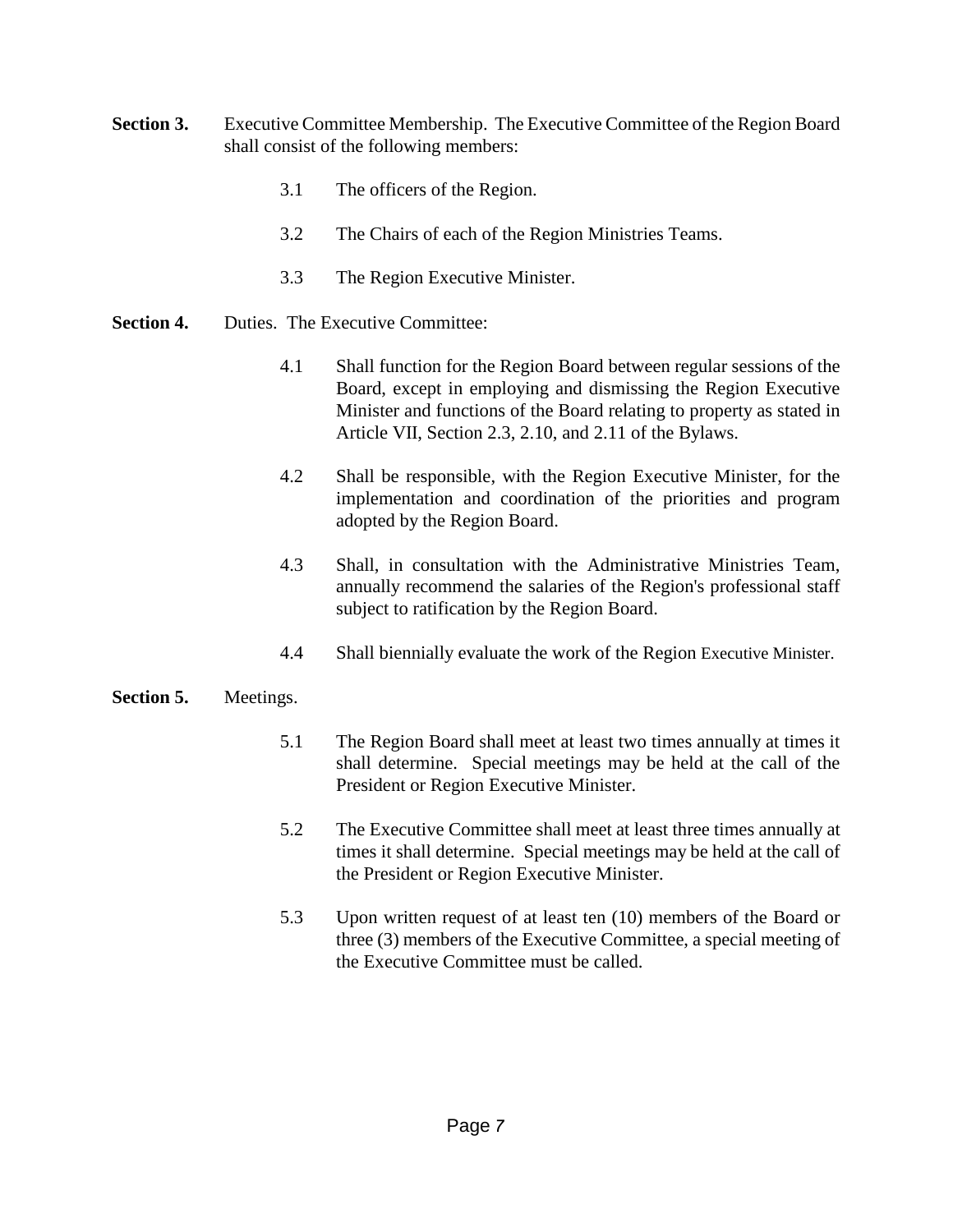- **Section 6.** Ministries Teams. The Ministries Teams of the Region shall be formed as needed to implement the purpose of the Region. They shall include, but not be limited to, the following:
	- 6.1 Congregational Ministries & Missions Team.
	- 6.2 Leadership Ministries Team.
	- 6.3 Administrative Ministries Team.
	- 6.4 Family Ministries Team.
- **Section 7.** Membership and meetings of Ministries Teams.
	- 7.1 The membership of each Ministries Team shall be comprised of the Team Chairs and five (5) additional members elected to each Team by the Region. Terms of all Team members shall commence at the adjournment of the Annual Meeting of the Region at which they were elected.
	- 7.2 The chairs of Ministries Teams shall be elected by the Region for a two-year term. Chairs can serve a maximum of two consecutive full terms.
	- 7.3 Members of each Ministries Team shall be elected by the Region for a two-year term. A member can serve a maximum of two consecutive full terms.
	- 7.4 Co-opted members may be added after nomination by the Ministries Team and ratification by the Region Board, for a one-year term. Coopted members may serve a maximum of four consecutive terms. Co-opted members shall not exceed forty-nine (49%) percent of the elected membership of the Ministries Team.
	- 7.5 Each Ministries Team shall meet at least twice annually at a time specified by the Chairs of the Teams.
	- 7.6 Ministries Teams shall organize themselves so as to effectively fulfill their duties as stated in the "**Rules of Procedure.**"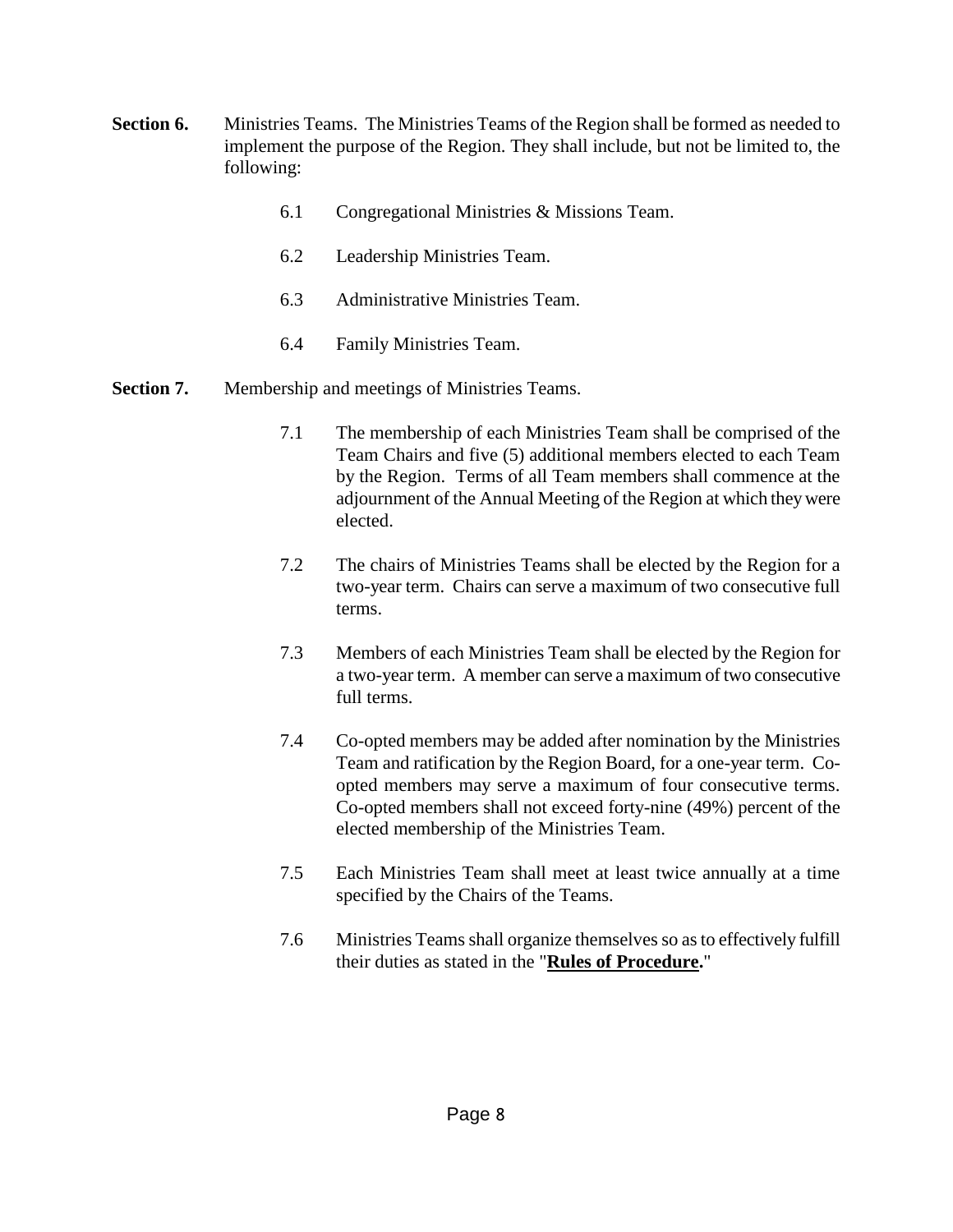#### **ARTICLE VIII. COMMITTEES, TASK FORCES AND COMMISSIONS**

#### **Section 1.** Committees.

- 1.1 The Region shall have a Nominating and Recruiting Committee. It shall consist of representatives from each geographic area who will be appointed by the Region Executive Committee for two-year staggered terms. The immediate Past President of the Region shall chair the Committee, and it shall be related directly to the Region Executive Committee. The President and Vice President shall be ex officio members.
- 1.2 The Region shall have an Annual Gathering Committee to be formed by the Executive Committee and accountable to the Region Board.
- 1.3 The Region shall have an Endowment Fund managed by an Endowment Fund Committee accountable to the Region Board. It shall consist of representatives from each geographic area who will be appointed by the Region Executive Committee for two-year staggered terms. The Region Executive Minister; Region President, Region Treasurer, and Chair of the Administrative Ministries Team shall also be members of the Endowment Committee. The Endowment Committee Chair shall be appointed by the Executive Committee.
- 1.4 Such additional committees as may be determined by the Region Board to be needed.
- **Section 2.** Task Forces. The Board or Ministries Teams may form and activate single-task committees, to be known as Task Forces.
- **Section 3.** Commissions. The Board or Ministries Teams may authorize the formation of longer-term committees requiring multi-year planning and multi-year member continuity, to be known as Commissions.
- **Section 4.** Membership of Committees, Task Forces and Commissions.
	- 4.1 Membership and purpose for all committees, task forces and commissions shall be determined by the parent body to whom they are accountable unless otherwise stated.
	- 4.2 Co-opted members may be added to such groups after nomination and ratification by the body to whom the group is accountable. Co-opted members shall not exceed forty-nine (49%) percent of the appointed membership of the group.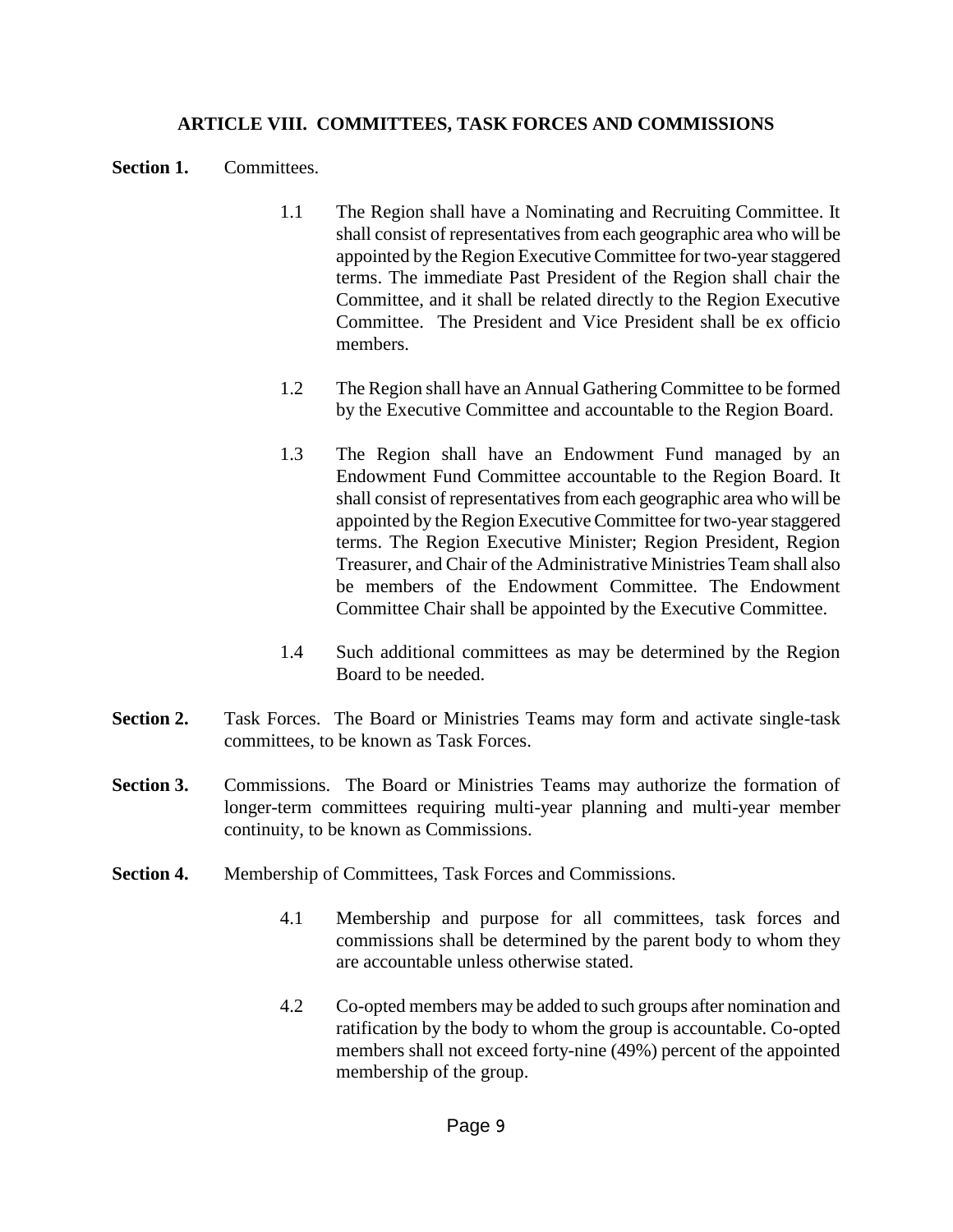- 4.3 The Region President and Executive Minister shall be ex officio members of each committee, task force, and commission of the Board.
- **Section 5.** Meetings. The committees, task forces, and commissions shall meet at the call of the chair as frequently as their duties require.

## **ARTICLE IX. REGION'S AUXILIARY ORGANIZATIONS**

The Region may have such auxiliary organizations as shall give evidence of support of the Region's purpose. Such organizations shall include, but not be limited to, regional groupings of Men, Ministers, Women, and Youth.

- **Section 1.** Auxiliary organizations. Auxiliary organizations shall be composed largely of American Baptists drawn from local congregations. They shall minister to a significant segment of the American Baptist Churches of Michigan with leadership drawn from Region churches.
- **Section 2.** Entry as an auxiliary organization. An organization seeking auxiliary status shall submit a statement of purpose and its constitution to the Region Board. Upon approval by the Region Board of its goals and purposes as consistent with those of the Region, the organization shall be accepted as an auxiliary organization.
- **Section 3.** Purpose. Each auxiliary organization shall implement the Region's purpose by setting complementary priorities.
- **Section 4.** Auxiliary Boards. The Region Board shall be entitled to appoint one voting representative to the board of each auxiliary organization.
- **Section 5.** Removal. An approved auxiliary organization shall lose its approved status upon determination of the Region Board that its goals, purposes and activities are no longer consistent with those of the Region.

### **ARTICLE X. RELATED ORGANIZATIONS**

- **Section 1.** The Region may have such related organizations that shall include, but not be limited to, campus foundations, scholarship societies, Christian centers, homes for the aging, homes for children, and hospitals, which give tangible evidence of supporting the Region's purpose.
- **Section 2.** Entry as a related organization. A related organization seeking related status shall submit a statement of purpose and its constitution to the Region Board. Upon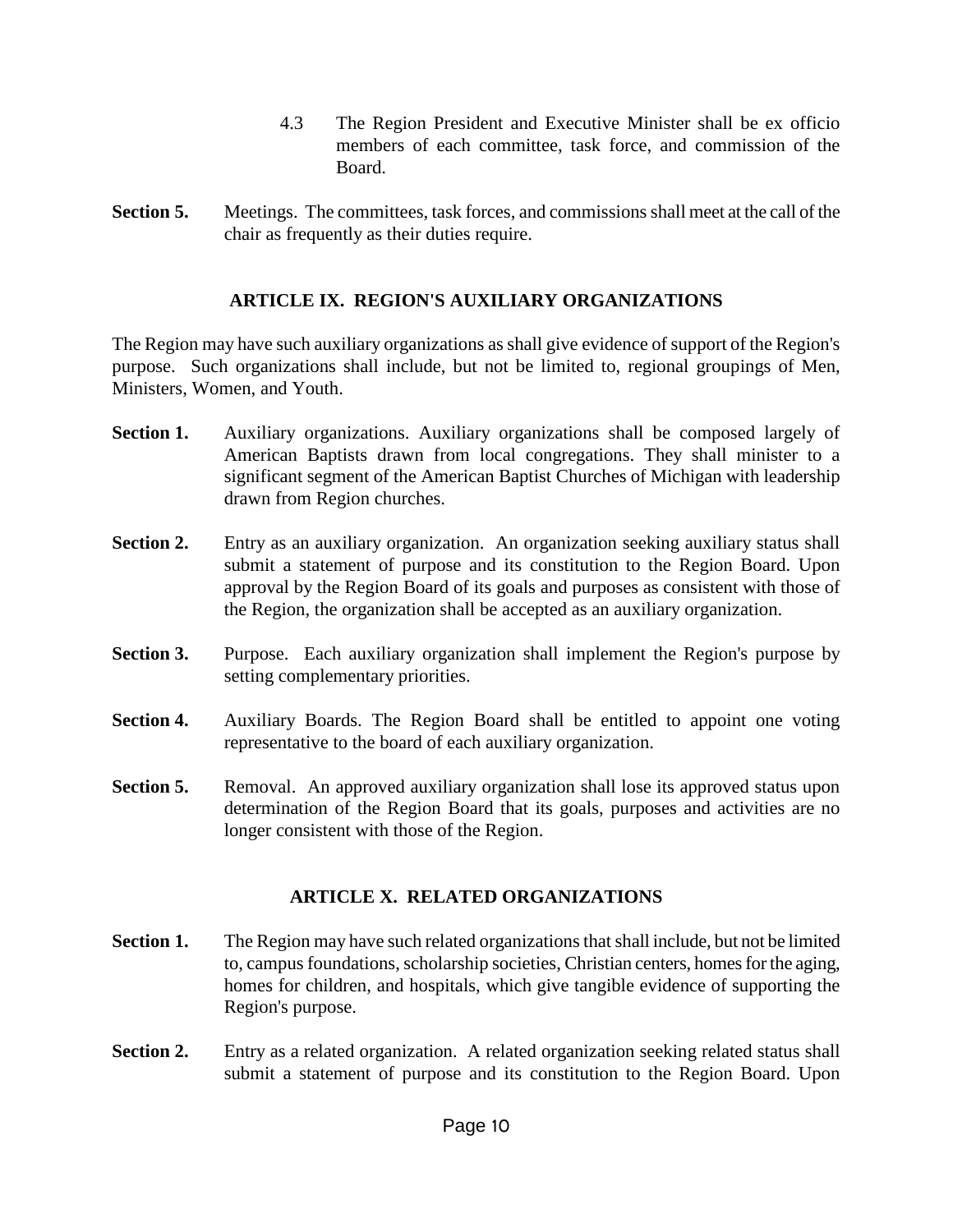approval by the Region Board of its goals and purposes as consistent with those of the Region, the organization shall be accepted as a related organization.

- **Section 3.** Purpose. Each related organization shall implement the Region's purpose by setting complementary priorities.
- **Section 4.** Related boards. The Region Board shall be entitled to appoint one voting representative to the board of each related organization.
- **Section 5.** Removal. An approved related organization shall lose its approved status upon determination of the Region Board that its goals, purposes and activities are no longer consistent with those of the Region.

#### **ARTICLE XI. MEETINGS**

- **Section 1.** Time. The time of the annual meeting of the Region shall be determined by the Region Board.
- **Section 2.** Quorum. A quorum shall consist of the following:
	- 2.1 For any Region meeting, the number of accredited delegates representing all areas shall be minimally equal to 50% of the number of Region churches as of the meeting date, providing they represent 25% of the Region's total churches.

Example: If there are 160 Region churches at the date of the meeting, then there must be 80 delegates present from 40 Region churches to meet the requirements for quorum.

- 2.2 For the Region Board, 15 members.
- 2.3 For the Region Executive Committee, 5 members.
- **Section 3.** Electronic and remote communication. All electronic and remote communication by the Region and its Board and Ministries Teams must comply with the Michigan Nonprofit Corporation Act (Public Act 9 of 2008) as amended on February 29, 2008.
	- 3.1 Voting on actions of the Executive Committee or any Ministries Team may be taken via electronic mail providing:
		- 3.1a. A permanent printed record of the electronic communication is maintained in the archive of the Committee or Team.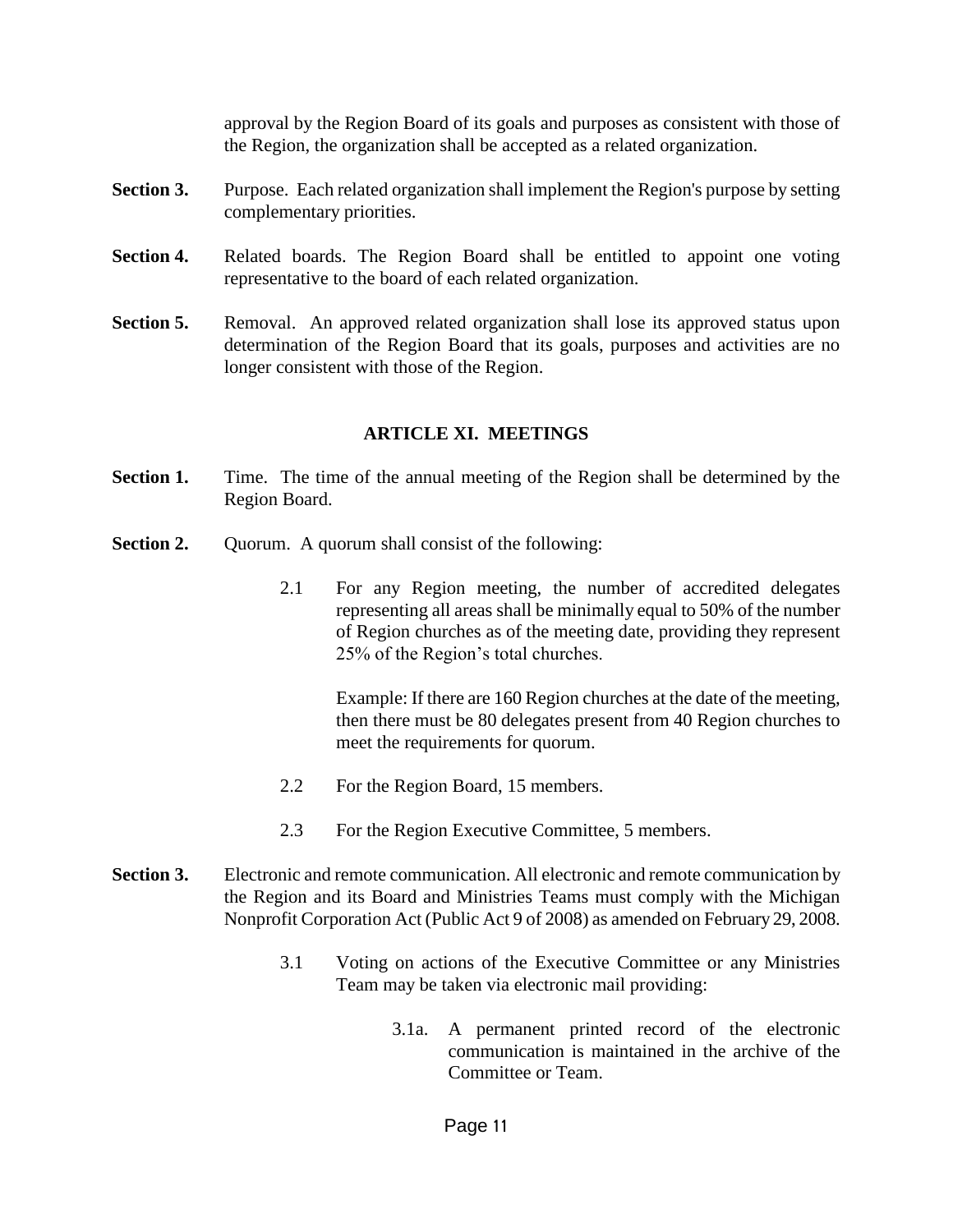- 3.1b. A printable response is received from each member of the Committee or Team.
- 3.2 Members of the Executive Committee, Ministries Teams or any task force appointed by the Region Board or Executive Committee may participate in a meeting via conference telephone or remote communication (i.e. Skype) providing:
	- 3.2a. A record is kept in the minutes for the meeting of each attendee, whether in physical attendance or electronically.
	- 3.2b. All attendees are provided with any printed materials necessary for consideration and action at the meeting and all are allowed adequate opportunity to participate in discussion of issues before them.
- **Section 4.** Fiscal year. The fiscal year of the Region shall be the calendar year.

## **ARTICLE XII. THE AREA**

- **Section 1.** Definition. An Area is a grouping of churches as defined and approved by the Region Board. All churches shall be members of an Area of the Region.
- **Section 2.** Purpose. An Area shall implement the Region's purpose through setting of priorities, developing and using program resources which will assist its local congregations to achieve individually and corporately their part of the Region's purpose given in Article III of these Bylaws.
- **Section 3.** Membership.
	- 3.1 The Area includes all the local congregations which are members of the Region and are approved by the Region Board for inclusion in the particular Area.
	- 3.2 Upon application by the local congregation and approval of the Region Board, a local congregation may change Areas. No local congregation shall relate to more than one Area.
- **Section 4.** Name. Each Area shall select its own name.
- **Section 5.** Rules of Procedure. Each Area shall adopt such rules as are consistent with Article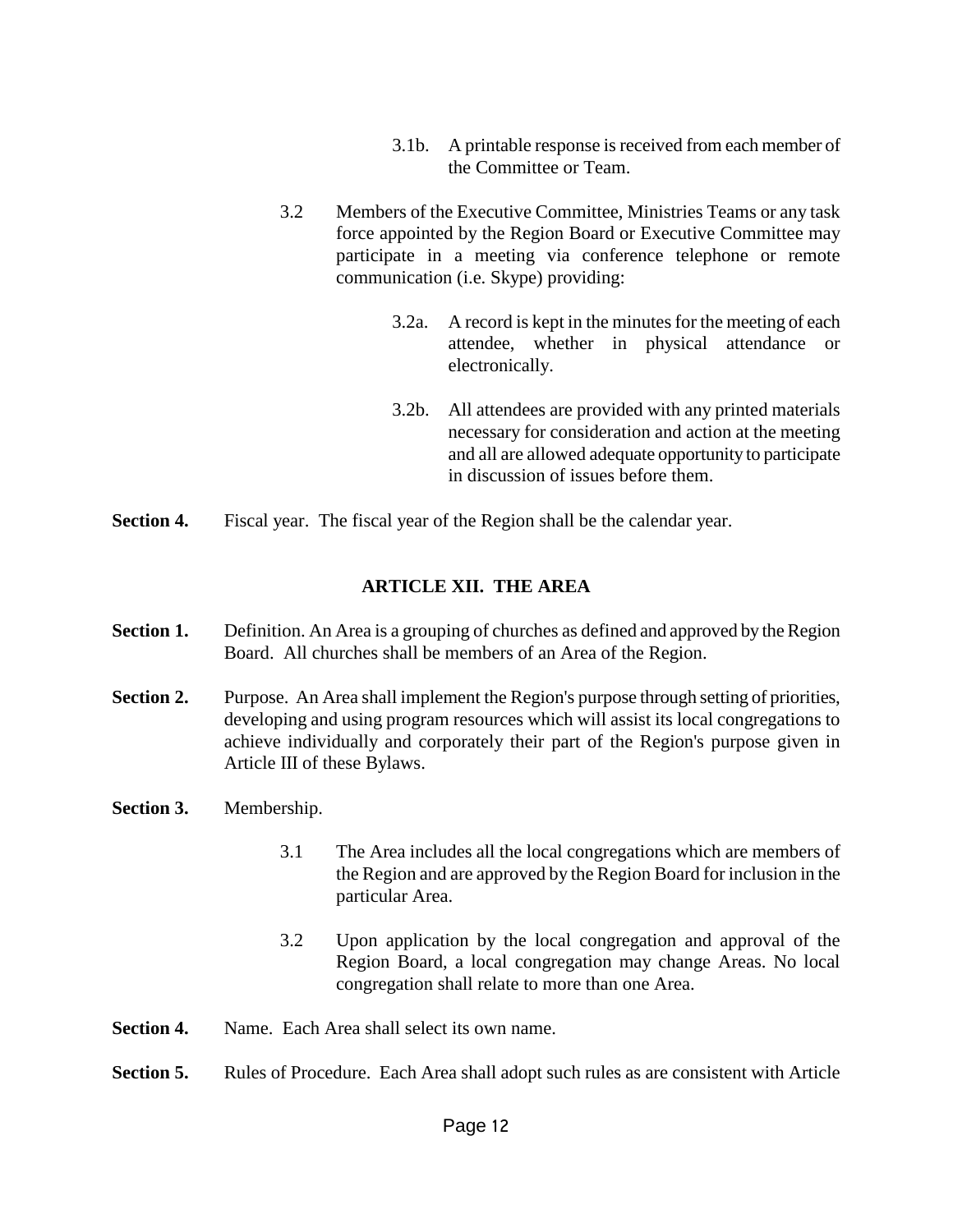XII of these Bylaws to govern the meetings and activities of the Area and the Area Board and shall supply the Region Board with a copy of such documents.

- **Section 6.** Region Relationships. To ensure uniformity in the way Areas relate to the Region, and to assist the Region in implementing its purpose, the Areas shall be responsible to:
	- 6.1 Providing representation as voting members of the Area Board to the Region staff person assigned by the Executive Minister to work with the Area Board and the Executive Minister or his/her designated representative.
	- 6.2 Assist Region Nominating and Recruiting Committee in identifying individuals who would possibly serve in Region-related positions.
	- 6.3 Identifying a member to serve on the Region Annual Gathering Committee.
	- 6.4 Identifying a representative to the Region Board.
	- 6.5 Recommending to the Region Board the admission of congregations seeking affiliation with the Region.
- **Section 7.** Associations and/or Clusters. The Area may have such associations or clustering of congregations as its local congregations deem necessary for fellowship, training functions, and mission. Program planning and implementation by associations and/or clusters shall be coordinated with the planning of the Region and of the Area in which the association or cluster is located.

## **ARTICLE XIII. PARLIAMENTARY AUTHORITY**

In all situations not specifically covered by these Bylaws and Rules of Procedure, the most recent version of Robert's Rules of Order shall be used as a basis of parliamentary authority.